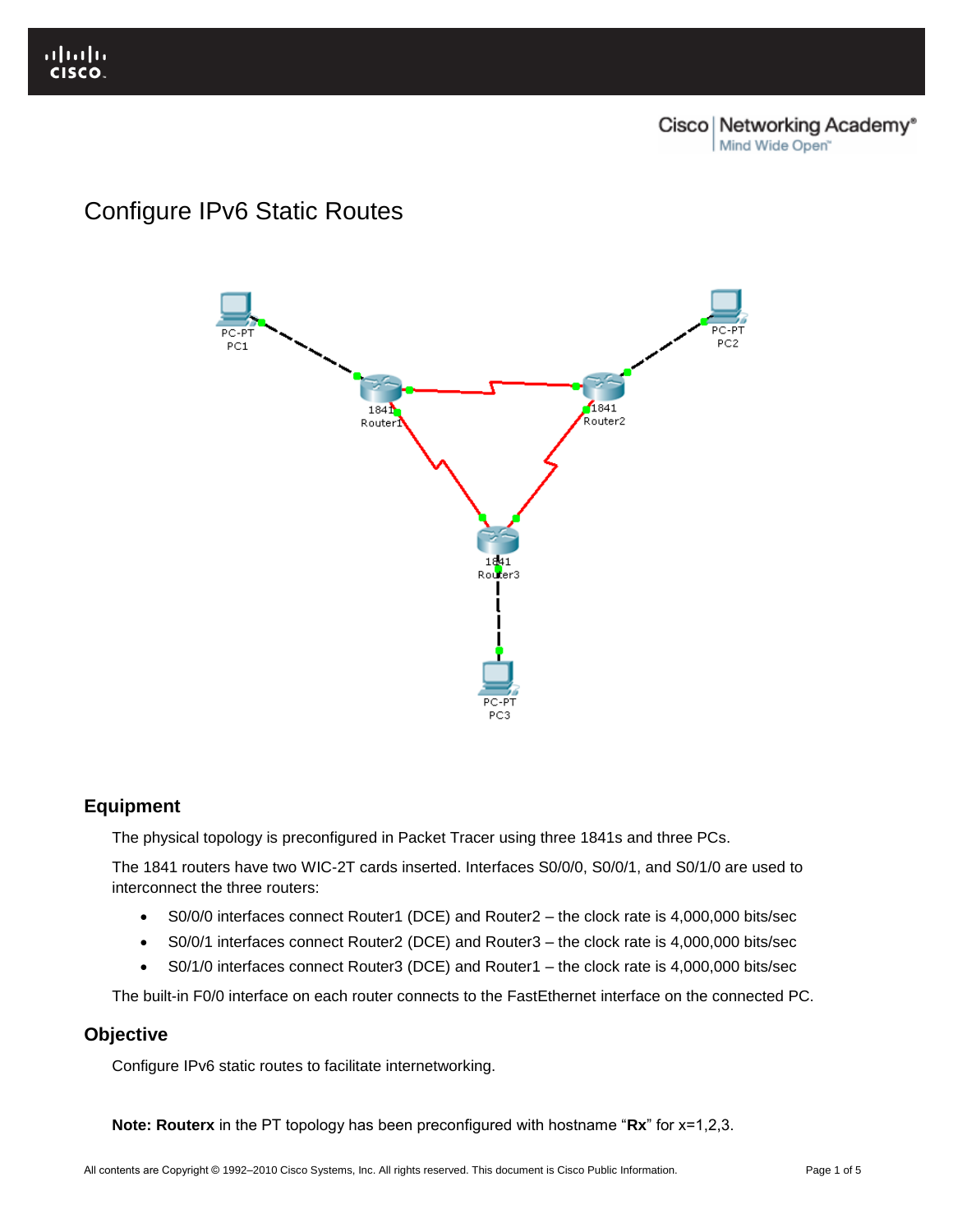### **Step 1: Enable IPv6 unicast routing on each router.**

- a. Configure EUI-64 network addresses on each FastEthernet segment. Enable stateless auto-configuration on each PC. Configure global unicast IPv6 networks on the serial links. Use the following network addresses:
	- R1 Fast Ethernet: 2011:314:271:1::/64.
	- R2 Fast Ethernet: 2011:314:271:2::/64
	- R3 Fast Ethernet: 2011:314:271:3::/64
	- R1-to-R2 Serial:  $FA00::12:0/112$  (use host address ::x for Rx, x=1,2)
	- R2-to-R3 Serial: FA00::23:0/112 (use host address ::x for Rx,  $x=2.3$ )
	- R3-to-R1 Serial: FA00::31:0/112 (use host address ::x for Rx,  $x=3,1$ )

For example, here is the configuration for R1:

```
R1> enable
R1# configure terminal
R1(config)# ipv6 unicast-routing
R1(config)# interface FastEthernet 0/0
R1(config-if)# ipv6 address 2011:314:271:1::/64 eui-64
R1(config-if)# ipv6 enable
R1(config-if)# interface Serial 0/0/0
R1(config-if)# ipv6 address FA00::12:1/112
```
b. Repeat the parallel commands on R2 and R3.

## **Step 2: Determine global unicast IPv6 addresses.**

a. On each router, determine the global unicast IPv6 address for the FastEthernet interface. Record the address.

```
R1# show ipv6 interface brief
FastEthernet0/0 [up/up]
    FE80::201:97FF:FE72:B401
    2011:314:271:1:201:97FF:FE72:B401
FastEthernet0/1 [administratively down/down]
Serial0/0/0 [up/up]
    FE80::202:16FF:FEEB:3D01
    FA00::12:1
Serial0/0/1 [administratively down/down]
Serial0/1/0 [up/up]
    FE80::207:ECFF:FE56:BE01
    FA00::31:1
Serial0/1/1 [administratively down/down]<br>Vlan1 [administratively down/down]
                         [administratively down/down]
```
b. Find and record the global unicast IPv6 address on R2.

```
R2# show ipv6 interface brief
FastEthernet0/0 [up/up]
    FE80::260:70FF:FE8A:4501
    2011:314:271:2:260:70FF:FE8A:4501
FastEthernet0/1 [administratively down/down]
Serial0/0/0 [up/up]
    FE80::2E0:F7FF:FE24:2401
    FA00::12:2
Serial0/0/1 [up/up]
```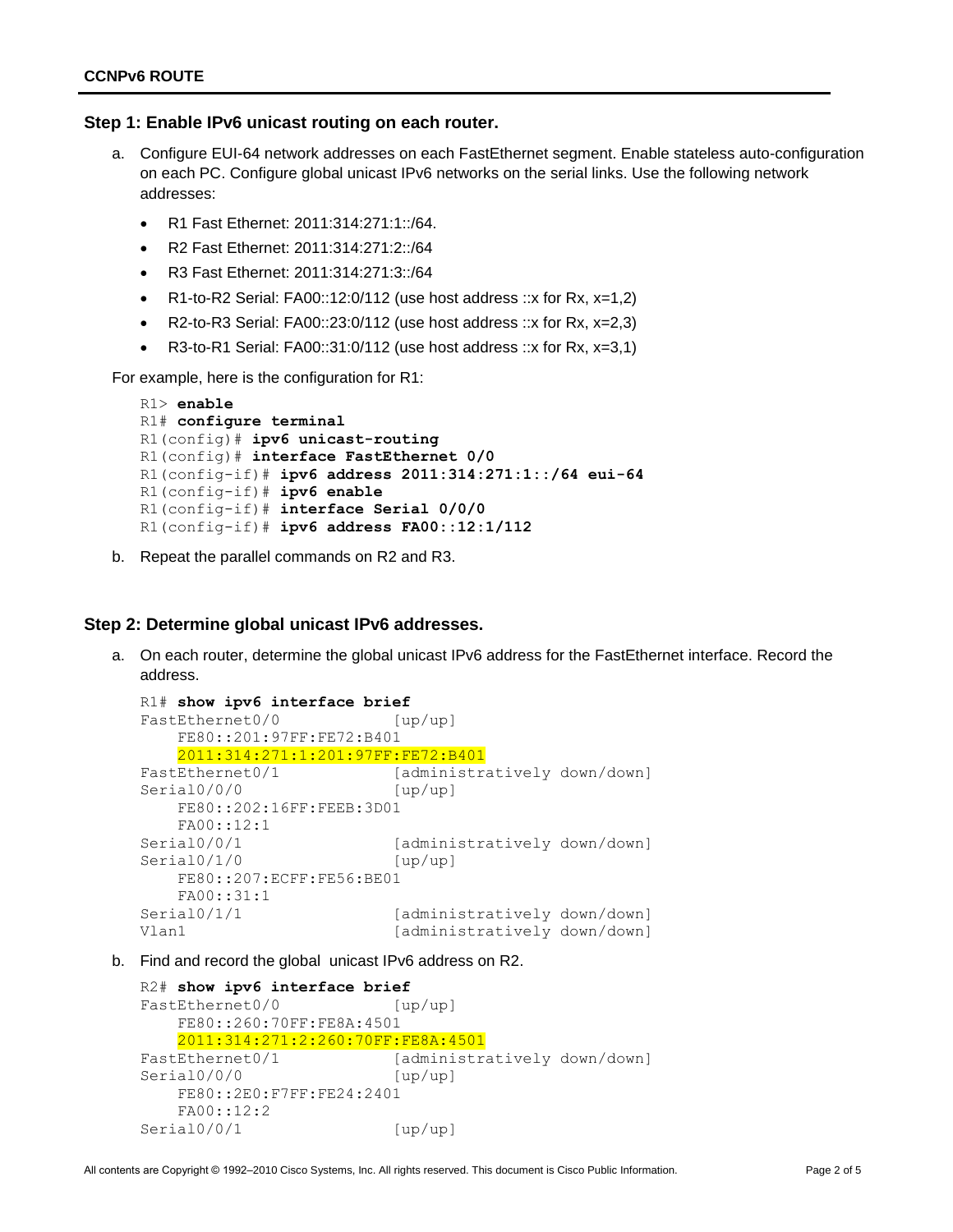```
 FE80::2E0:F7FF:FE24:2402
    FA00::23:2
Serial0/1/0 [administratively down/down]
Serial0/1/1 [administratively down/down]
Vlan1 [administratively down/down]
```
c. Find and record the global unicast IPv6 address on R3.

```
R3# show ipv6 interface brief
FastEthernet0/0 [up/up]
    FE80::290:CFF:FED5:8D01
    2011:314:271:3:290:CFF:FED5:8D01
FastEthernet0/1 [administratively down/down]
Serial0/0/0 [administratively down/down]
Serial0/0/1 [up/up]
    FE80::2D0:97FF:FEA2:3202
    FA00::23:3
Serial0/1/0 [up/up]
    FE80::201:C7FF:FED8:4801
    FA00::31:3
Serial0/1/1 [administratively down/down]
Vlan1 [administratively down/down]
```
#### **Step 3: On each router, configure static routes to the three remote networks.**

It is allowed to use the exit interface in lieu of the next-hop IPv6 address, but (just for practice) we use the IPv6 next-hop addresses which are useful in a multiaccess environment, such as Ethernet.

a. For the remote serial network, enter two static routes for load balancing.

R1(config)# ipv6 route 2011:314:271:2::/64 FA00::12:2 R1(config)# ipv6 route 2011:314:271:3::/64 FA00::31:3 R1(config)# ipv6 route FA00::23:0/112 FA00::12:2 R1(config)# ipv6 route FA00::23:0/112 FA00::31:3

b. Repeat the parallel commands on R2 and R3.

#### **Step 4: Verify routing tables.**

a. Verify the configuration with the command **show ipv6 route**.

```
R1# show ipv6 route
IPv6 Routing Table - 10 entries
Codes: C - Connected, L - Local, S - Static, R - RIP, B - BGP
        U - Per-user Static route, M - MIPv6
        I1 - ISIS L1, I2 - ISIS L2, IA - ISIS interarea, IS - ISIS summary
        O - OSPF intra, OI - OSPF inter, OE1 - OSPF ext 1, OE2 - OSPF ext 2
        ON1 - OSPF NSSA ext 1, ON2 - OSPF NSSA ext 2
        D - EIGRP, EX - EIGRP external
C 2001:314:271:1::/64 [0/0]
     via ::, FastEthernet0/0
L 2001:314:271:1:201:97FF:FE72:B401/128 [0/0]
     via ::, FastEthernet0/0
S 2011:314:271:2::/64 [1/0]
     via FA00::12:2
S 2011:314:271:3::/64 [1/0]
     via FA00::31:3
```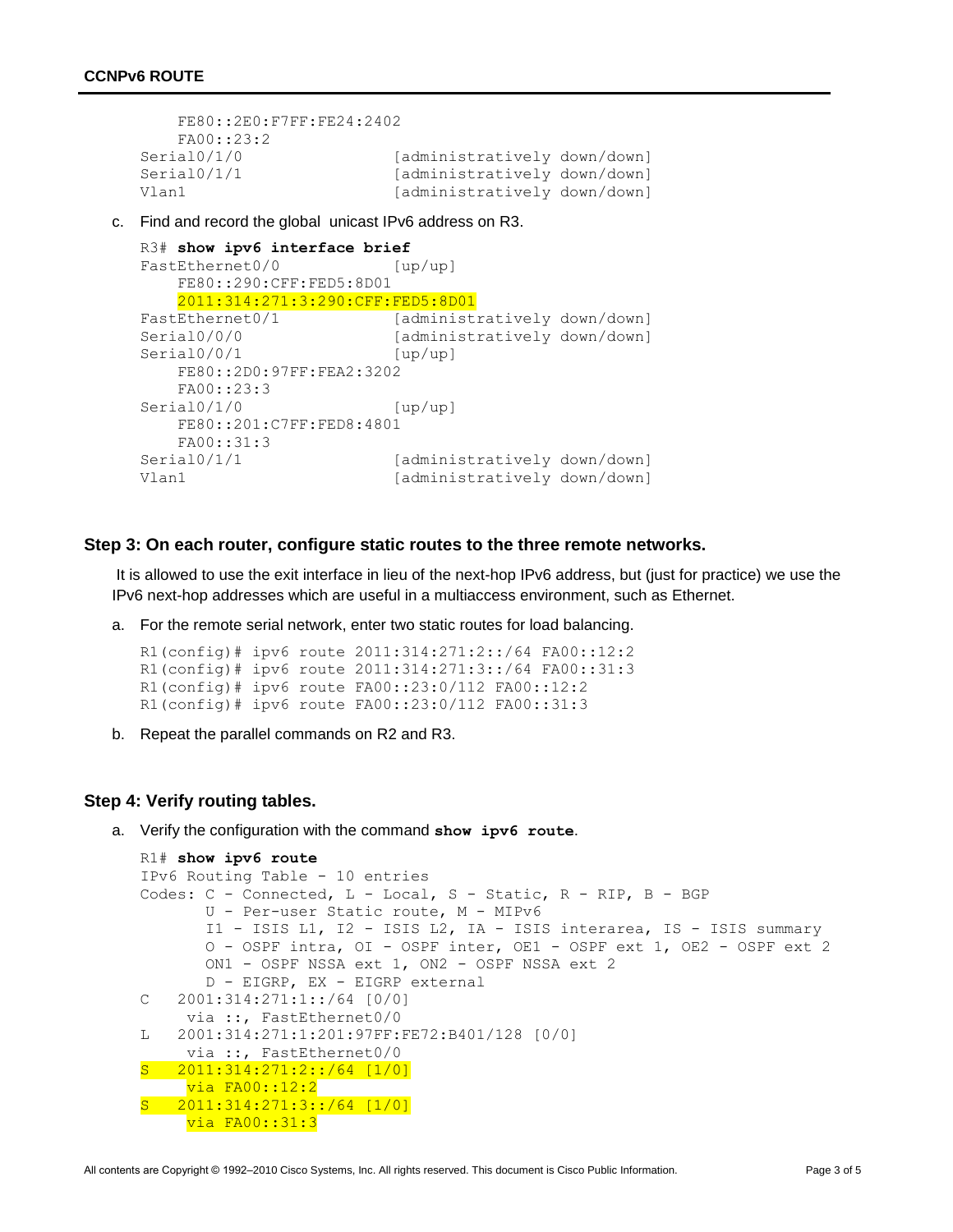| C  | FA00::12:0/112 [0/0]   |
|----|------------------------|
|    | via ::, Serial $0/0/0$ |
| L  | FA00::12:1/128 [0/0]   |
|    | via ::, Serial $0/0/0$ |
| S  | FA00::23:0/112 [1/0]   |
|    | via FA00::12:2         |
|    | <u>via FA00::31:3</u>  |
| С  | FA00::31:0/112 [0/0]   |
|    | via ::, Serial $0/1/0$ |
| L  | FA00::31:1/128 [0/0]   |
|    | via ::, Serial $0/1/0$ |
| т. | $FF00::/8$ [0/0]       |
|    | via ::, Null0          |

b. Repeat for routers R2 and R3.

### **Step 5: Verify connectivity.**

On R1, verify connectivity to PC2, PC3, and network FA00::23:0/112.

a. To determine the IPv6 addresses of PC2 and PC3, click the PC, click the **Desktop** tab, click the **Command Prompt** button, and then type the command **ipv6config** to view the PC's IPv6 address (results will vary). Record the addresses.

```
PC2: 
PC> ipv6config
IPv6 Address....................: 2011:314:271:2:260:5CFF:FE74:4CD4/64
Default Gateway.................: FE80::260:70FF:FE8A:4501
PC3:
PC> ipv6config
```

```
IPv6 Address....................: 2011:314:271:3:250:FFF:FE13:A3C7/64
Default Gateway................. FE80::290:CFF:FED5:8D01
```
b. Ping PC2 and PC3 address from R1.

R1# **ping 2011:314:271:2:260:5CFF:FE74:4CD4**

Type escape sequence to abort. Sending 5, 100-byte ICMP Echos to 2011:314:271:2:260:5CFF:FE74:4CD4, timeout is 2 seconds: !!!!! Success rate is 100 percent (5/5), round-trip min/avg/max = 62/62/63 ms

R1# **ping 2011:314:271:3:250:fff:fe13:a3c7**

Type escape sequence to abort. Sending 5, 100-byte ICMP Echos to 2011:314:271:3:250:fff:fe13:a3c7, timeout is 2 seconds: !!!!! Success rate is 100 percent  $(5/5)$ , round-trip min/avg/max =  $62/62/63$  ms

c. Ping the  $FAO0::23:0/112$  networks from R1.

```
R1# ping fa00::23:2
```